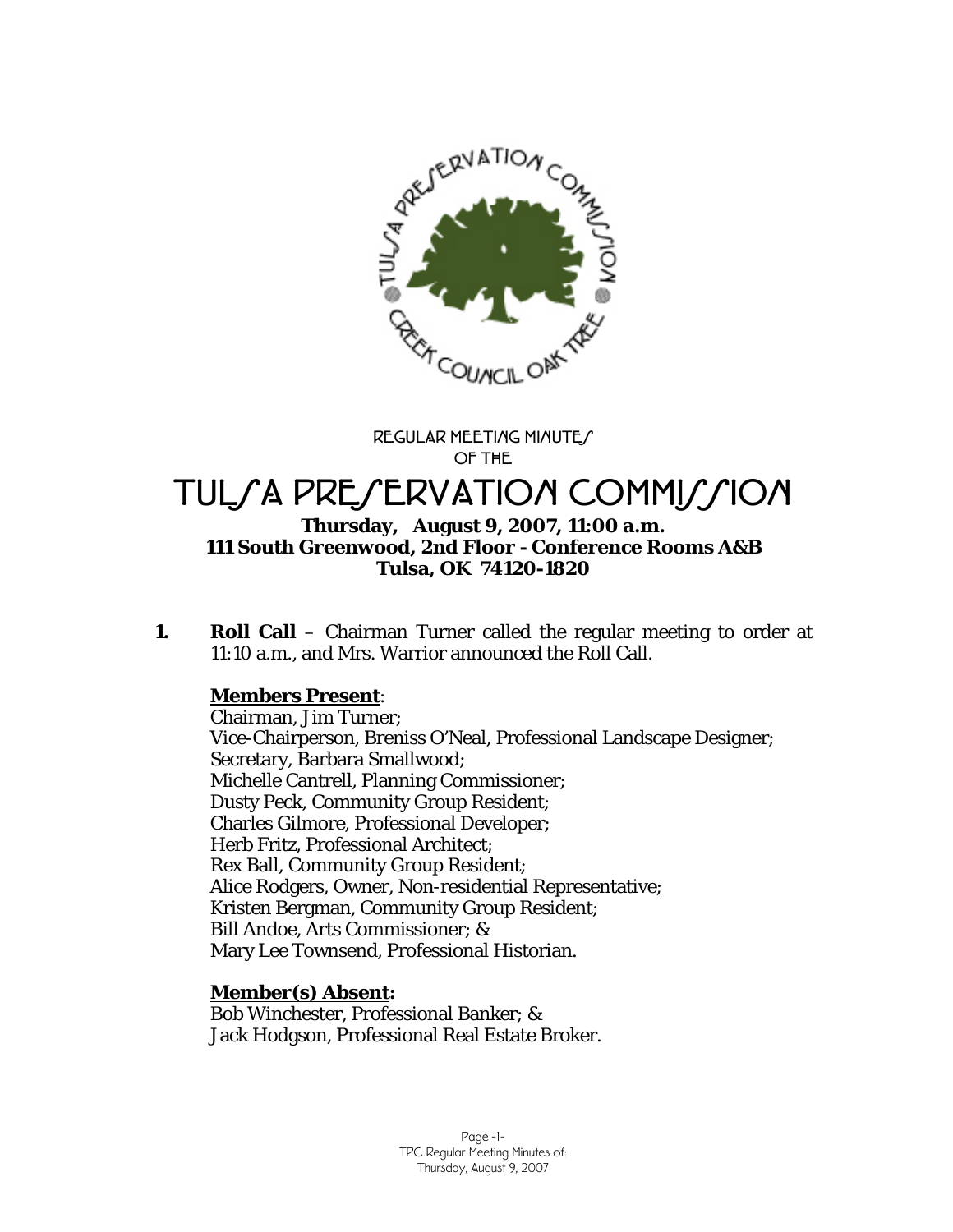# **Others Present:**

Amanda DeCort, Ed Sharrer, Fannie Warrior, Kurt Ackermann, Wes Byrd, Karilyn Kelson, Steve & Sarah Poleman, & David Breed.

# **2. Approval of Meeting Minutes for July 12, 2007**

Chairman Turner asked if there was a motion on the floor to approve the Regular meeting minutes for July 12, 2007.

Commissioner Cantrell made a motion to approve the Regular Meeting Minutes of July 12, 2007, as presented. Secretary Smallwood seconded.

## **Roll Call Vote to Approve Regular Meeting Minutes for July 12, 2007:**

Chairman Turner – Abstain; Vice-Chairperson O'Neal – Aye; Secretary Smallwood – Aye; Herb Fritz – Aye; Charles Gilmore – Aye; Mary Lee Townsend – Aye; Rex Ball – Aye; Bill Andoe – Aye; Kristen Bergman – Aye; Michelle Cantrell – Abstain; Dusty Peck – Aye; & Alice Rodgers – Was not present during this vote. The motion was **Approved by Majority by members present and voting.** 

# **3. Unfinished Business**

## **a. COA Subcommittee Report**

# **i. Announcement of Conflicts of Interest**

Chairman Turner asked the Commission if anyone had a conflict of interest with any of the Certificates of Appropriateness (COA) Requests that would be brought before the board for review. No one responded to having a conflict of interest with any of the proposals.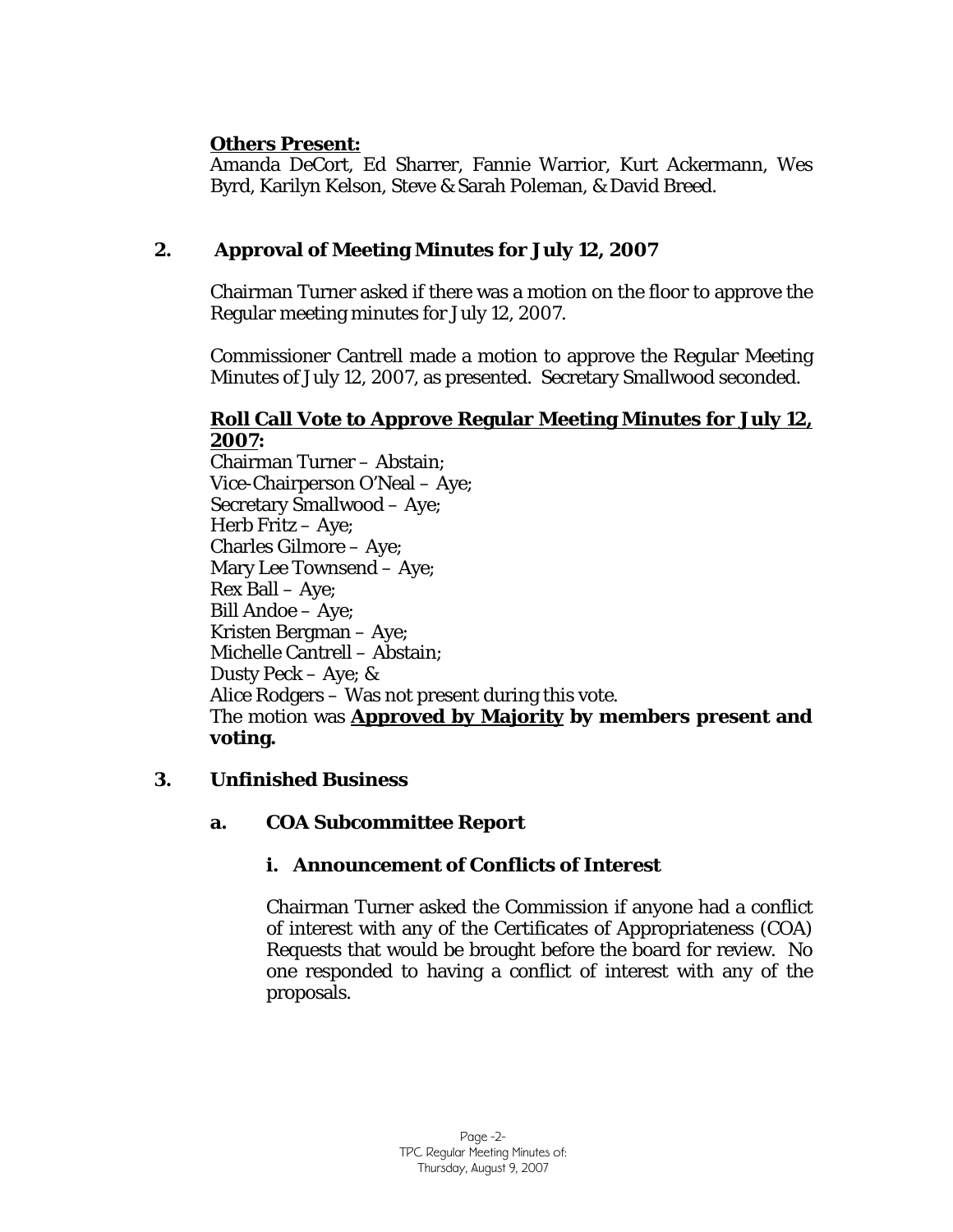# **ii. Applications for Certificate of Appropriateness**

Chairman Turner briefly informed the COA applicants of the COA processing procedures of how their proposals would be reviewed by the Tulsa Preservation Commission for a final determination.

> **1. 2207 E. 18th Street (Yorktown) Applicant: Karilyn & John Kelson Request: Replace wood lap siding and soffit boards with fiber cement lap siding and soffit boards to match the existing dimensions, detailing and directional orientation. COA Subcommittee Complete Application Date: August 7, 2007**

Mr. Sharrer presented Karilyn & John Kelson's Certificate of Appropriateness application to the Commission for a final review. Photographs and drawings were available for review and a slide presentation was shown about the historic home in the Yorktown neighborhood district.

Mr. Sharrer stated that the Kelsons plan to replace the wood lap siding and soffit boards on the structure with fiber cement lap siding and soffit boards. He stated that the Kelsons will also match the existing dimensions, detailing and directional orientation.

Mr. Sharrer read the appropriate design guidelines on this proposal for *Rehabilitation in Yorktown.* 

Chairman Turner asked Ms. Kelson if she had anything to add to Mr. Sharrer's presentation. Ms. Kelson stated that she first wanted to compliment Tulsa Preservation Commission on how great it works; and how well Mr. Sharrer presented their proposal to the Commission. She questioned the Commission as to why a COA Subcommittee member voted against their proposal to replace the wood lap siding and soffit boards. Vice-Chairperson O'Neal responded to Ms. Kelson's question stating that the COA Subcommittee member voted against their proposal because the Subcommittee member believes that the wood could be repaired.

Chairman Turner asked Vice-Chairperson O'Neal to please give her report of the recommendation that was made on this proposal during the COA Subcommittee meeting.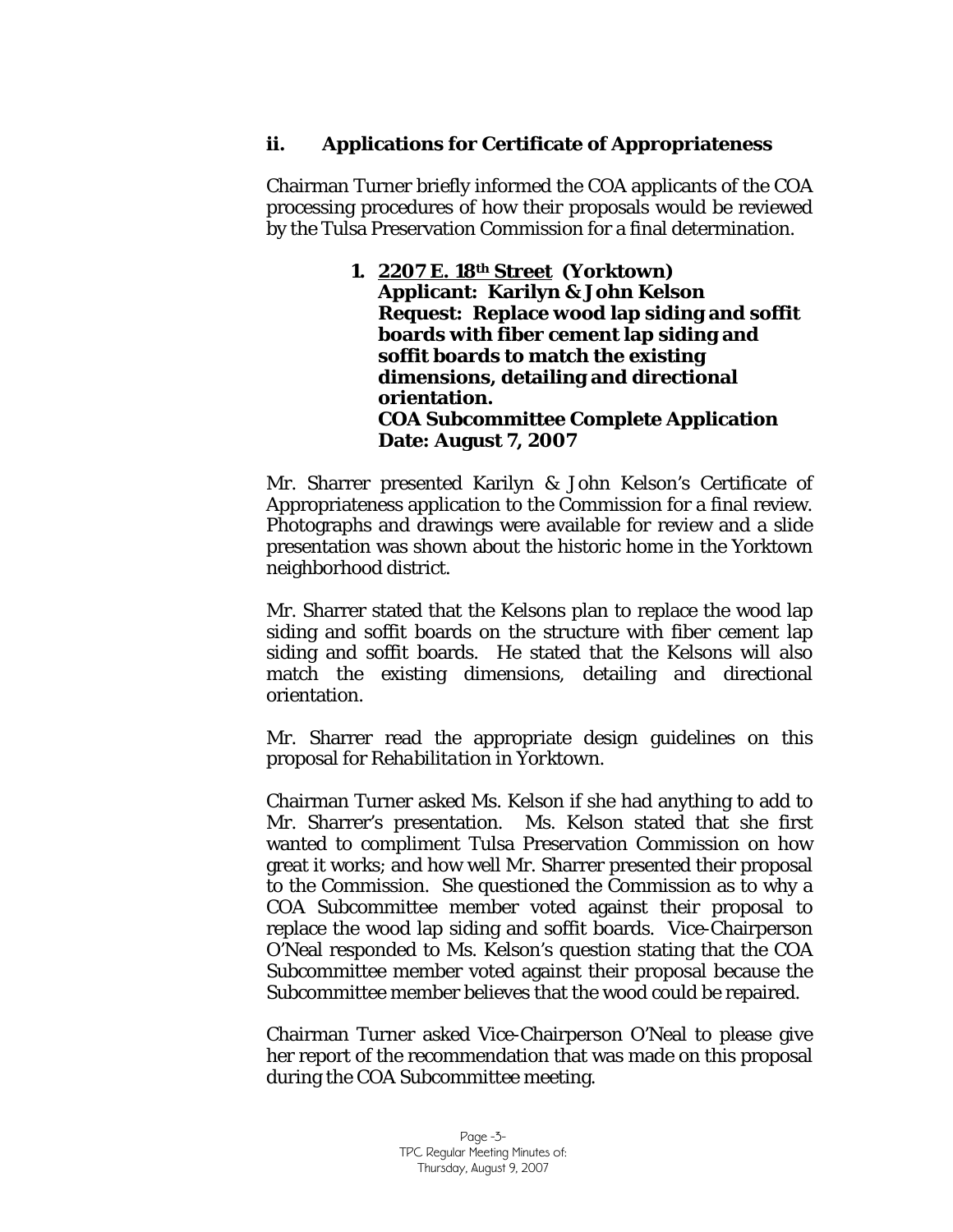Vice-Chairperson O'Neal stated that the COA Subcommittee considered the Kelson's application to be complete after being reviewed at the August 7, 2007 meeting. She stated that the COA Subcommittee recommended by a majority vote to approve the Kelson's proposal for *Rehabilitation* in the Yorktown Historic District based on the appropriate guidelines.

Chairman Turner opened the floor to the Commission for a motion to be made. Vice-Chairperson O'Neal made a motion to support the COA Subcommittee's recommendation to approve the Kelson's application as presented. Commissioner Townsend seconded.

Chairman Turner opened the floor to the Commission for discussion, comments and/or for any questions it may have. Commissioner Townsend complimented Ms. Kelson for the great job that she is proposing to do on her home.

Chairman Turner asked Mrs. Warrior to please call roll.

## **Roll Call Vote to Approve Karilyn & John Kelson's application w/o conditions:**

Chairman Turner – Aye; Vice-Chairperson O'Neal – Aye; Secretary Smallwood – Aye; Herb Fritz – Aye; Charles Gilmore – Aye; Mary Lee Townsend – Aye; Rex Ball – Aye; Bill Andoe – Aye; Kristen Bergman – Aye; Michelle Cantrell – Aye; Dusty Peck – Aye; & Alice Rodgers – Aye. The motion was **Approved Unanimously by members present and voting.** 

*The Tulsa Preservation Commission Approved Karilyn & John Kelson's proposal based on guidelines for Building Wall Materials, A.1.1.1, A.1.1.2 & A1.1.4 for Rehabilitation of Existing Residential Buildings for the Yorktown Historic District.*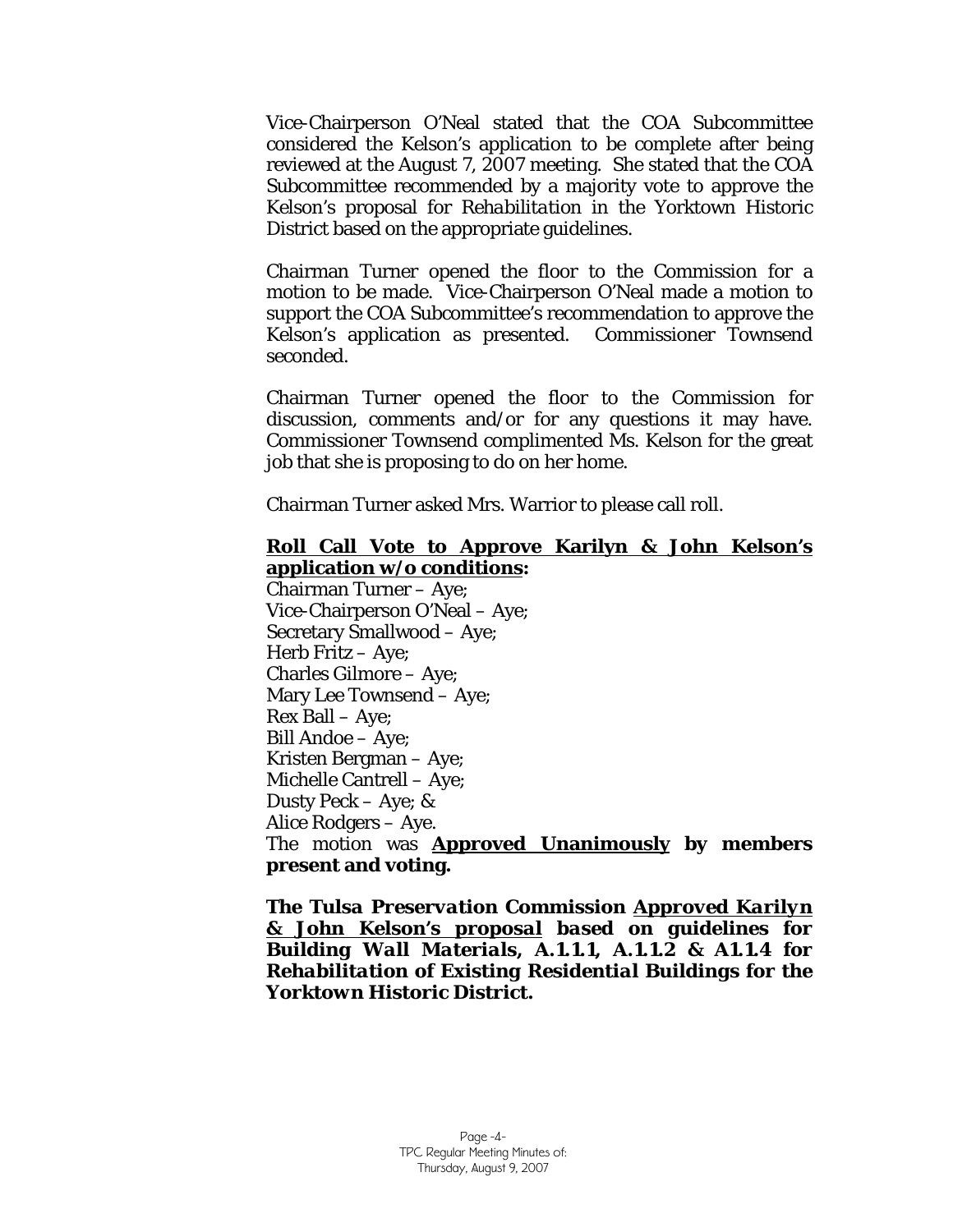- **2. 1755 S. St. Louis Avenue (Swan Lake) Applicant: Stephen & Sarah Poleman Request:** 
	- **1) Remove existing vinyl siding and replace with hardiplank siding matching the original siding pattern, dimensions, and directional orientation COA Subcommittee Complete Application Date: August 7, 2007**

Mr. Sharrer presented Part 1 of 3 parts of Stephen & Sarah Poleman's Certificate of Appropriateness application to the Commission for a final review. Photographs and drawings were available for review and a slide presentation was shown about the historic home in the Swan Lake neighborhood district.

Mr. Sharrer stated that the Polemans plan to remove the vinyl siding from the structure and replace it with hardiplank siding that will have a wood grain texture. He stated that the hardiplank siding will match the original siding pattern, dimensions, and directional orientation of the structure.

Mr. Sharrer read the appropriate design guidelines for Part 1 of this proposal for *Rehabilitation in Swan Lake.* 

The Commission was concerned about the material underneath the vinyl siding; and asked the Polemans if they knew what type of material was underneath the vinyl siding. The Polemans stated that they did not know what was under the vinyl siding; and that they would not know until it was removed.

Chairman Turner asked Vice-Chairperson O'Neal to please give her report of the recommendation that was made on Part 1 of this proposal during the COA Subcommittee meeting.

Vice-Chairperson O'Neal stated that the COA Subcommittee considered Part 1 of the Poleman's application to be complete after being reviewed at the August 7, 2007 meeting. She stated that the COA Subcommittee recommended by a majority vote to approve the Poleman's proposal for *Rehabilitation* in the Swan Lake Historic District based on the appropriate guidelines.

Chairman Turner opened the floor to the Commission for a motion to be made. Vice-Chairperson O'Neal made a motion to support the COA Subcommittee's recommendation to approve Part 1 of the Poleman's application with the following conditions: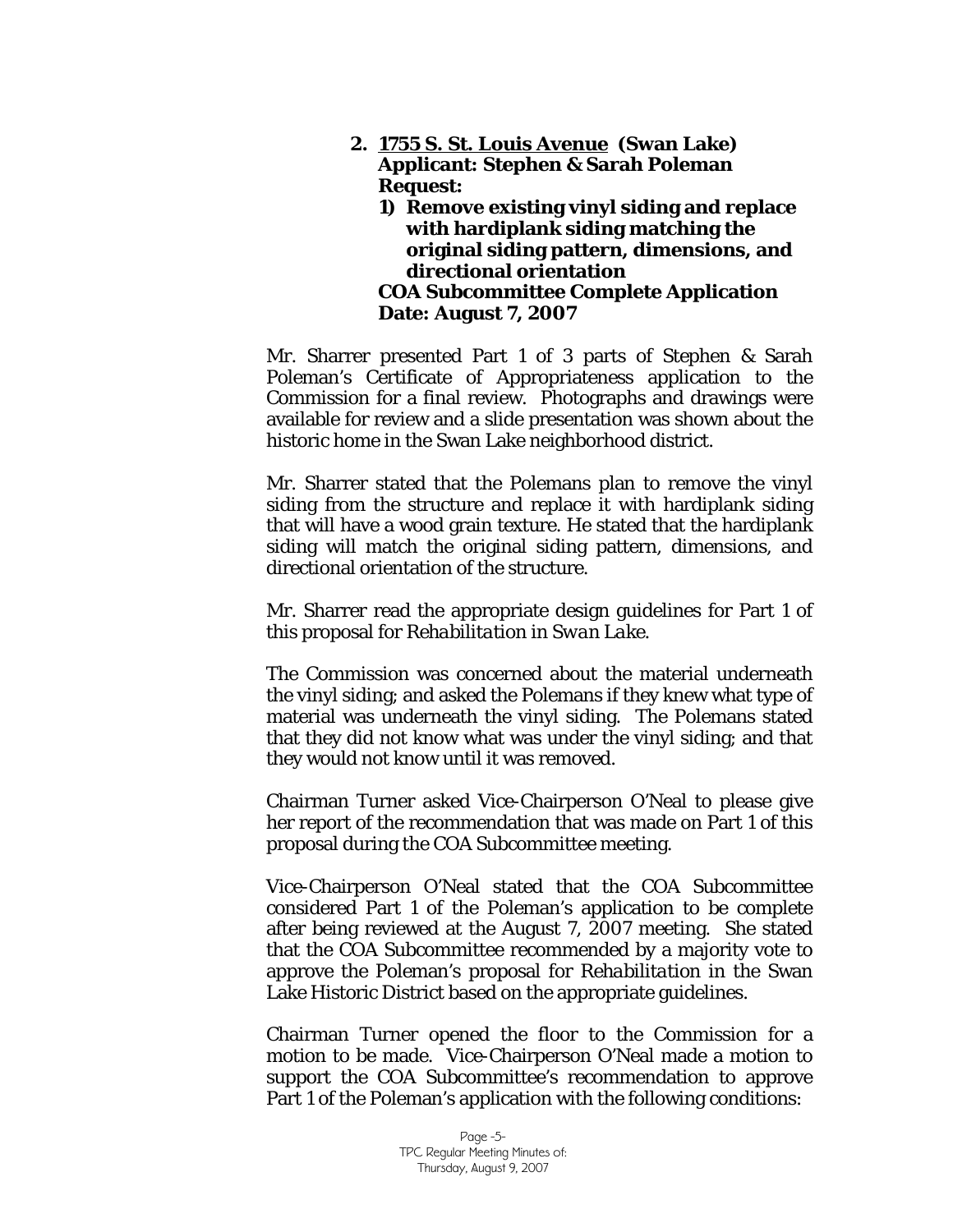$\ddot{\text{I}}$  If during demolition, the applicants find evidence of the original siding, the applicants have the option to match those materials exactly or in hardiplank with staff approval.

Commissioner Townsend seconded.

Chairman Turner opened the floor to the Commission for discussion, comments and/or for any questions it may have. Hearing none, Chairman Turner asked Mrs. Warrior to please call roll.

#### **Roll Call Vote to Approve Part 1 of Stephen & Sarah Poleman's application w/conditions:**

Chairman Turner – Aye; Vice-Chairperson O'Neal – Aye; Secretary Smallwood – Aye; Herb Fritz – Aye; Charles Gilmore – Aye; Mary Lee Townsend – Aye; Rex Ball – Aye; Bill Andoe – Aye; Kristen Bergman – Aye; Michelle Cantrell – Aye; Dusty Peck – Aye; & Alice Rodgers – Aye. The motion was **Approved Unanimously by members present and voting.** 

*The Tulsa Preservation Commission Approved Part 1 of Stephen & Sarah Poleman's proposal based on guidelines for Building Wall Materials, A.1.1.1, A.1.1.2 & A1.1.4 for Rehabilitation of Existing Buildings for the Swan Lake Historic District.*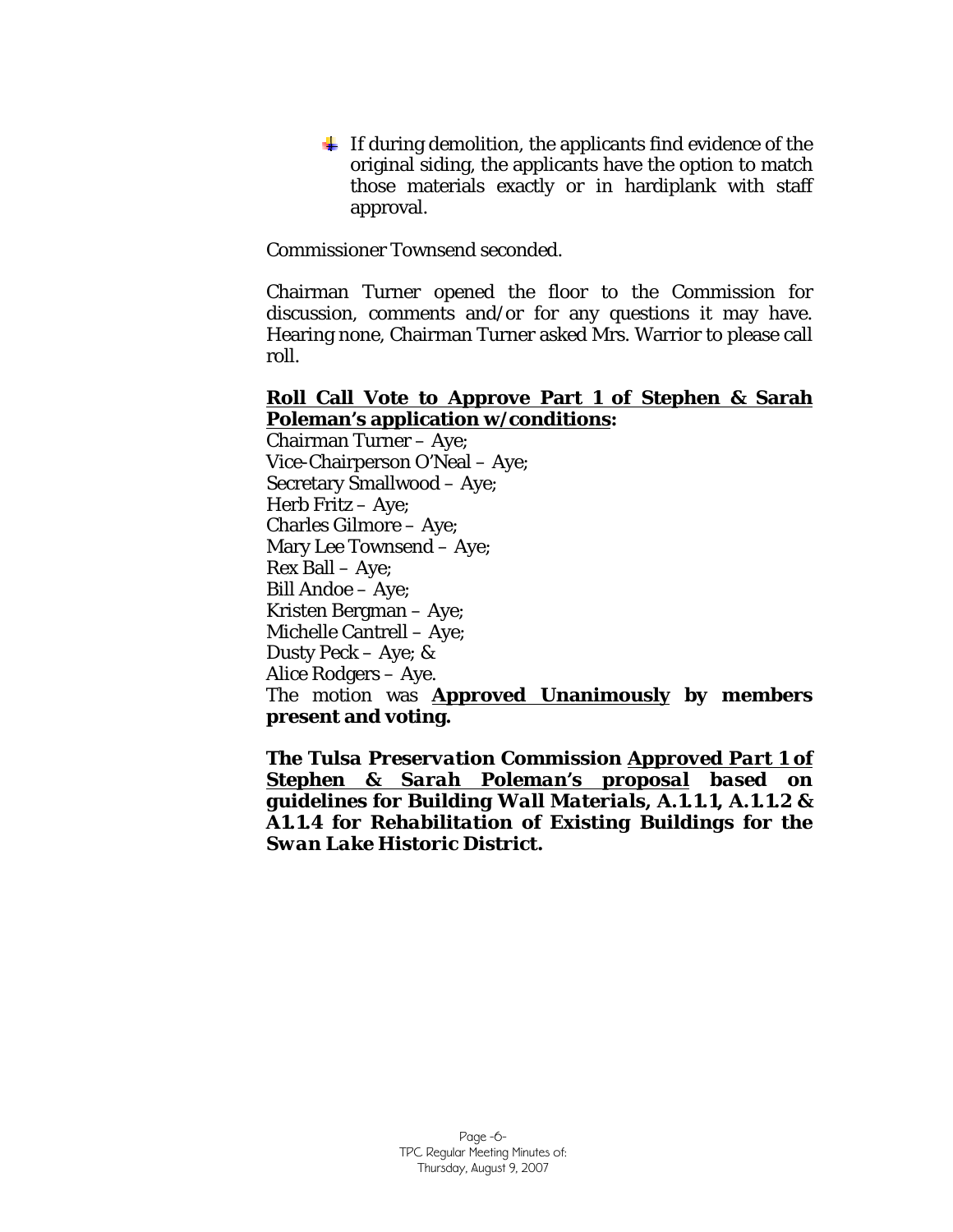#### **2. 1755 S. St. Louis Avenue (Swan Lake) Applicant: Stephen & Sarah Poleman Request: 2) Remove existing original 6 over 6 wood windows and replace with new 3 over 1 wood windows COA Subcommittee Complete Application Date: August 7, 2007**

Mr. Sharrer presented Part 2 of 3 parts of Stephen & Sarah Poleman's Certificate of Appropriateness application to the Commission for a final review. Photographs and drawings were available for review and a slide presentation was shown about the historic home in the Swan Lake neighborhood district.

Mr. Sharrer stated that the Polemans plan to remove the existing original 6 over 6 wood windows and replace them with new 3 over 1 aluminum-clad windows. He added that in September 1, 1998, the Commission approved a Certificate of Appropriateness request for 3 over 1 wood windows that were installed on the rear addition of this structure.

Mr. Sharrer read the appropriate design guidelines for Part 2 of this proposal for *Rehabilitation in Swan Lake.* 

Chairman Turner asked the Polemans if they had anything to add. Mr. Poleman stated that he believes that the Commission has put them in an awkward position. He stated that the Commission had already approved the proposal to have the 3 over 1 wood windows installed in 1998; and now that they're wanting to replace the 6 over 6 with the 3 over 1 windows that the Subcommittee has denied their proposal.

Chairman Turner asked the Polemans if they lived in this house when the 3 over 1 wood windows were approved originally. The Polemans responded by stating that they did. Chairman Turner asked the Polemans what was there reason for requesting to have 3 over 1 windows on the back of their home when they had 6 over 6 windows in the front. Mr. Poleman responded by stating that it was just their preference of doing so.

Chairman Turner asked Vice-Chairperson O'Neal to please give her report of the recommendation that was made on Part 2 of this proposal during the COA Subcommittee meeting.

Vice-Chairperson O'Neal stated that the COA Subcommittee considered Part 2 of the Poleman's application to be complete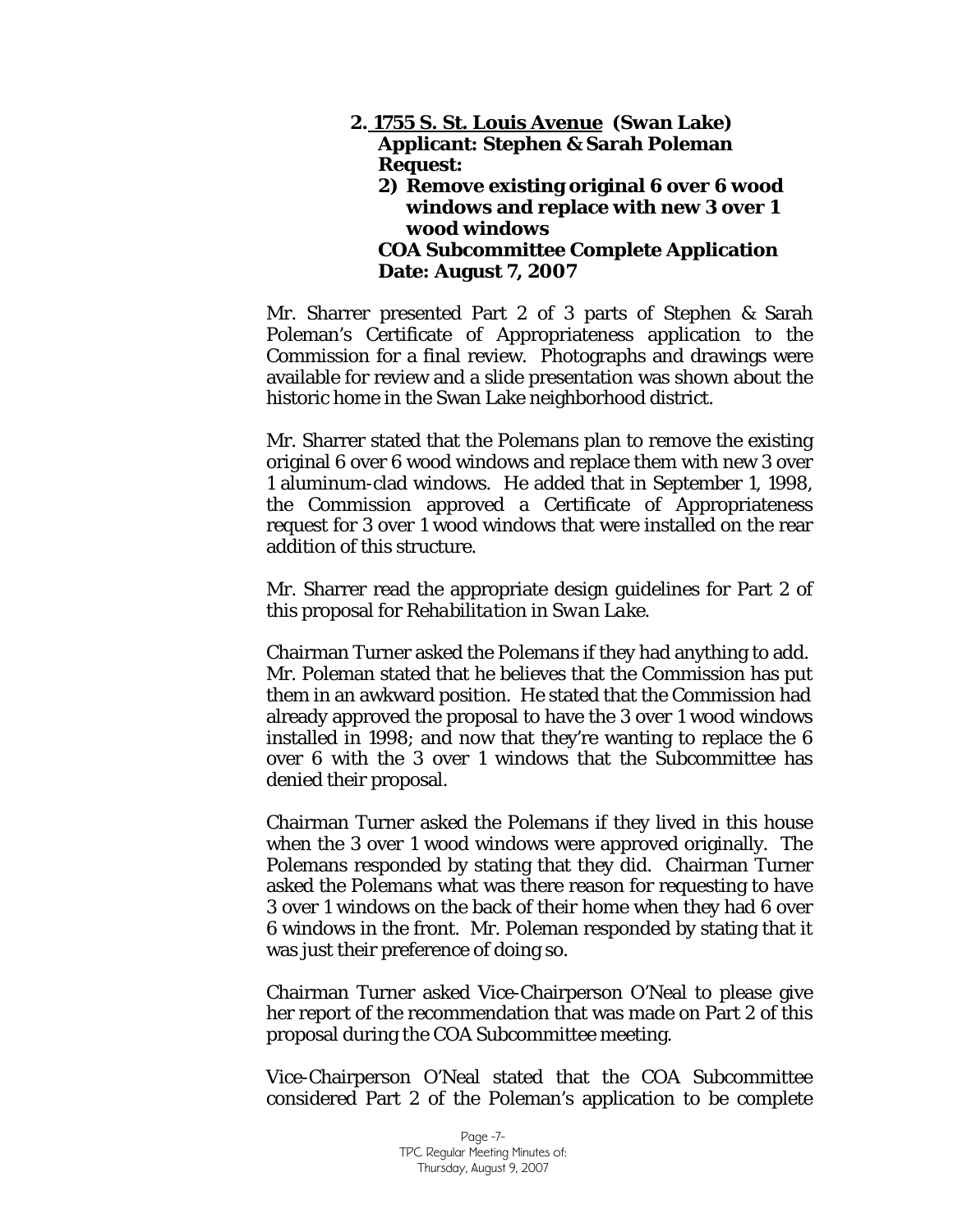after being reviewed at the August 7, 2007 meeting. She stated that the COA Subcommittee appreciated Mr. Poleman's comments; and that the Subcommittee could not presume to know the thought process that the Commission had in 1998 when the Commission approved the 3 over 1 wood windows for the new addition. Vice-Chairperson O'Neal stated that the Subcommittee kept going back to the specific guideline under Windows & Doors, A.1.2.1 stating that the existing windows should be retained through repair when reasonably possible. She added that staff has inspected the windows and that staff has reported to the Commission that the windows are reasonably possible for repair.

Vice-Chairperson O'Neal stated that the Subcommittee believed that since the 6 over 6 windows were original to the home that the Subcommittee was between a rock and a hard spot; but that they had to abide by the guidelines. She reported that the Subcommittee recommended to deny Part 2 of the Poleman's proposal for *Rehabilitation* in the Swan Lake Historic District based on the appropriate guidelines; and that she so moved. This motion failed due to the lack of a *second.*

Chairman Turner asked staff if there were any conditions made to the 1998 approval of this Certificate of Appropriateness on the 3 over 1 windows. Staff responded by stating that there were no conditions made on this request.

Chairman Turner opened the floor to the Commission for discussion, comments and/or for any questions it may have.

Mr. Poleman proposed a compromise. It was noted that the proposed compromise would allow the front façade's windows to remain intact, while the rear façade would match the 3-over-1 jailhouse pattern used in the addition.

After discussing this matter in further detail, the Commission decided to overturn the COA Subcommittee's recommendation of denial; and approve Part 2 of the Poleman's application with conditions.

Commissioner Cantrell made a motion to approve Part 2 of the Poleman's proposal with the following conditions:

 $\frac{1}{2}$  Part 2a: That the applicants can replace a total of five (5) windows to 3 over 1 wood windows: two (2) windows on the Northeast corner and three (3) windows on the East elevation of the structure. Commissioner Ball seconded.

> Page -8- TPC Regular Meeting Minutes of: Thursday, August 9, 2007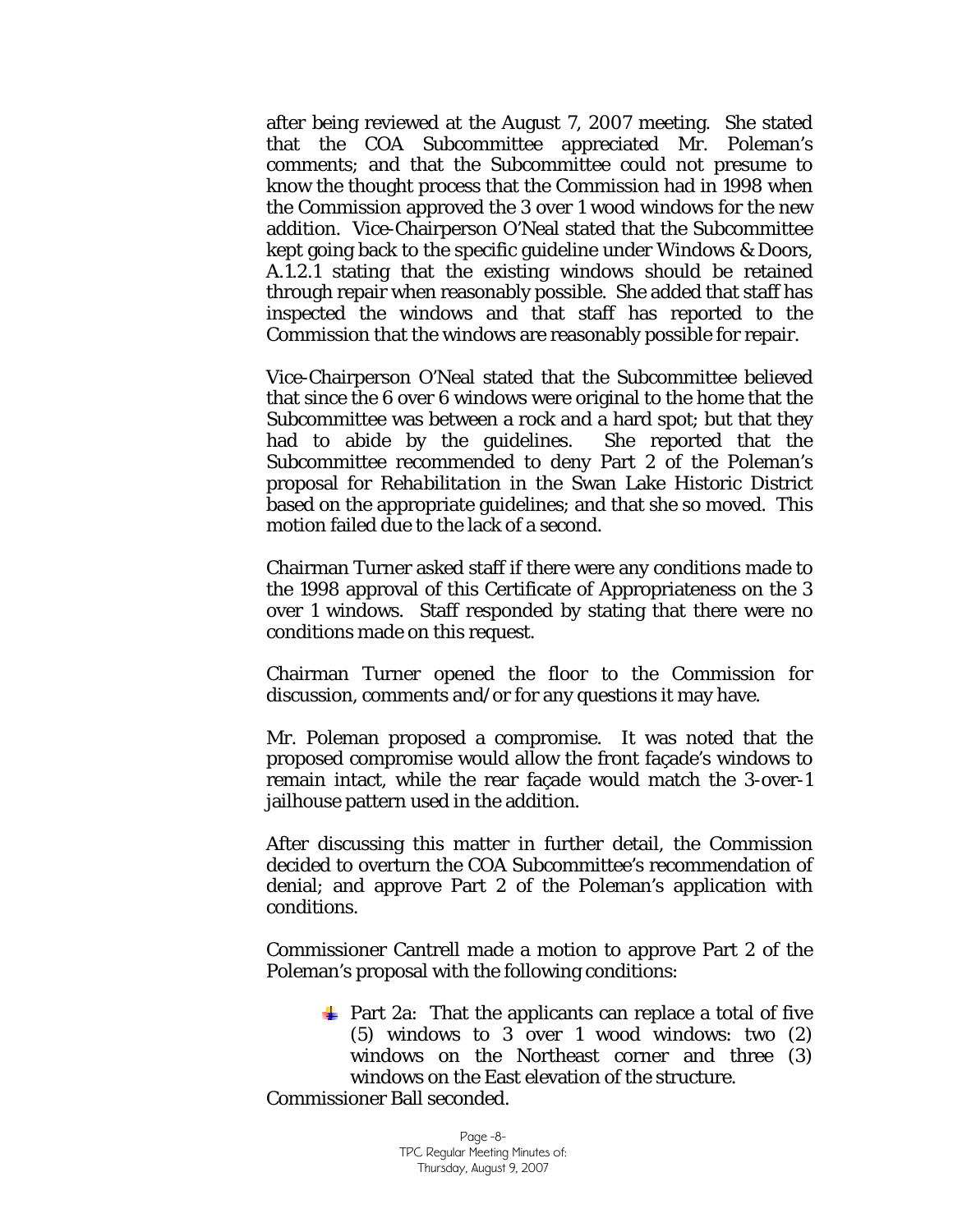Chairman Turner asked Mrs. Warrior to please call roll.

#### **Roll Call Vote to Approve Part 2a of Stephen & Sarah Poleman's application w/conditions:**

Chairman Turner – Aye; Vice-Chairperson O'Neal – Aye; Secretary Smallwood – Aye; Herb Fritz – Aye; Charles Gilmore – Aye; Mary Lee Townsend – Aye; Rex Ball – Aye; Bill Andoe – Aye; Kristen Bergman – Aye; Michelle Cantrell – Aye; Dusty Peck – Aye; & Alice Rodgers – Aye. The motion was **Approved Unanimously by members present and voting.** 

*The Tulsa Preservation Commission Approved Part 2a of Stephen & Sarah Poleman's proposal based on guidelines for Windows & Doors, A.1.2.1, A.1.2.3 & A1.2.4 for Rehabilitation of Existing Buildings for the Swan Lake Historic District.* 

Commissioner Gilmore made a motion to approve Part 2 of the Poleman's application by adding another condition to Part 2 of this proposal.

 $\frac{1}{2}$  Part 2b: That the applicants can replace the remaining existing windows on the North and West elevations of the structure with windows matching the original muntin patterns and spacing.

Commissioner Smallwood seconded.

Chairman Turner asked Mrs. Warrior to please call roll.

## **Roll Call Vote to Approve Part 2b Stephen & Sarah Poleman's application w/conditions:**

Chairman Turner – Aye; Vice-Chairperson O'Neal – Aye; Secretary Smallwood – Aye; Herb Fritz – Aye; Charles Gilmore – Aye; Mary Lee Townsend – Aye;

> Page -9- TPC Regular Meeting Minutes of: Thursday, August 9, 2007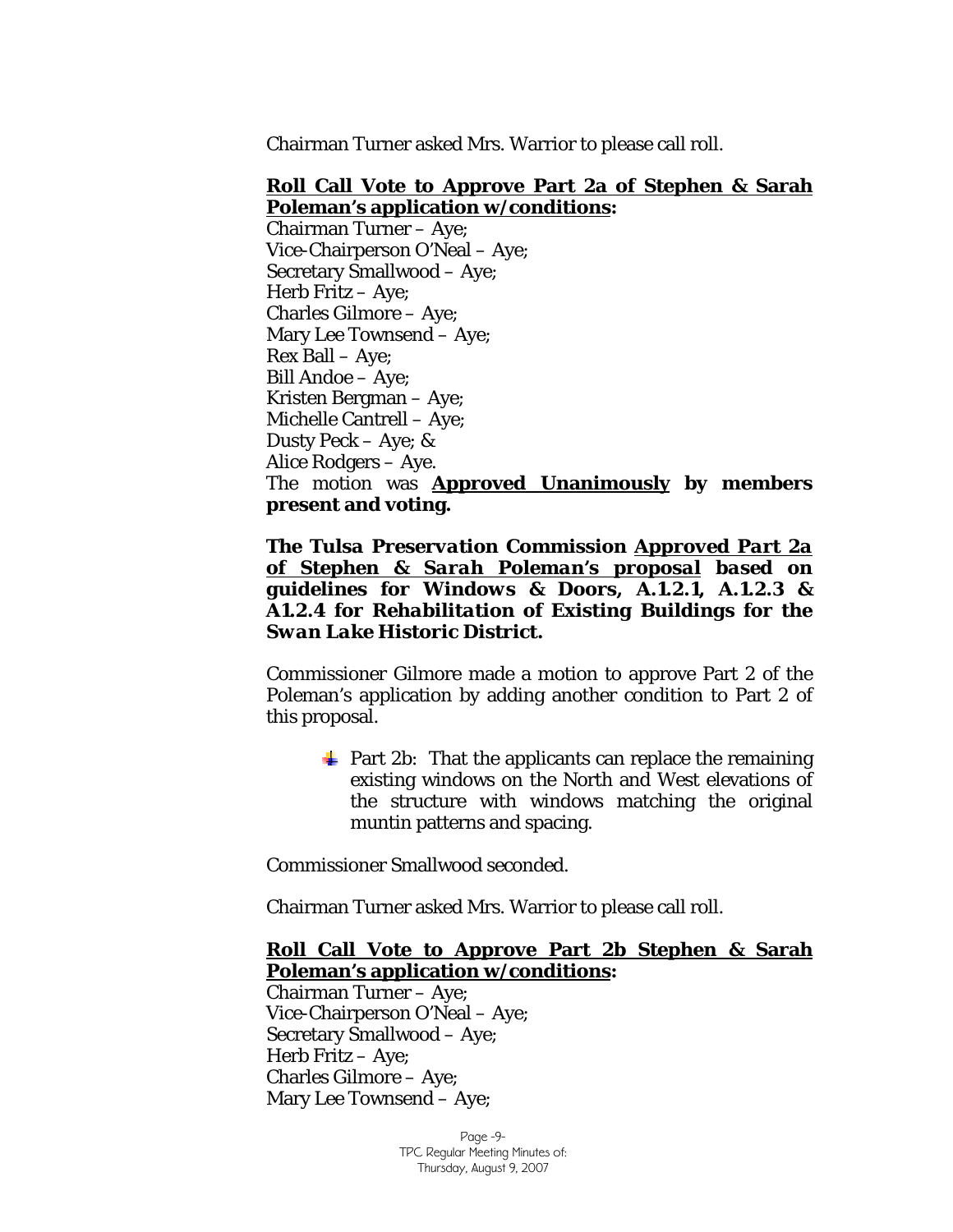Rex Ball – Aye; Bill Andoe – Aye; Kristen Bergman – Aye; Michelle Cantrell – Aye; Dusty Peck – Aye; & Alice Rodgers – Aye. The motion was **Approved Unanimously by members present and voting.** 

*The Tulsa Preservation Commission Approved Part 2b of Stephen & Sarah Poleman's proposal based on guidelines for Windows & Doors, A.1.2.1, A.1.2.3 & A1.2.4 for Rehabilitation of Existing Buildings for the Swan Lake Historic District.* 

*Commissioner Ball would like to meeting minutes records to show that "this is not setting a precedent."* 

#### **2. 1755 S. St. Louis Avenue (Swan Lake) Applicant: Stephen & Sarah Poleman Request: 3) Install cupola on ridgeline of roof above attached two-car garage. COA Subcommittee Complete Application Date: August 7, 2007**

Mr. Sharrer presented Part 3 of 3 parts of Stephen & Sarah Poleman's Certificate of Appropriateness application to the Commission for a final review. Photographs and drawings were available for review and a slide presentation was shown about the historic home in the Swan Lake neighborhood district.

Mr. Sharrer stated that the Polemans plan to install a cupola on the ridgeline of the roof above the attached two-car garage.

Mr. Sharrer read the appropriate design guidelines for Part 3 of this proposal for *Additions in Swan Lake.* 

Chairman Turner asked Vice-Chairperson O'Neal to please give her report of the recommendation that was made on Part 3 of this proposal during the COA Subcommittee meeting.

Vice-Chairperson O'Neal stated that the COA Subcommittee considered Part 3 of the Poleman's application to be complete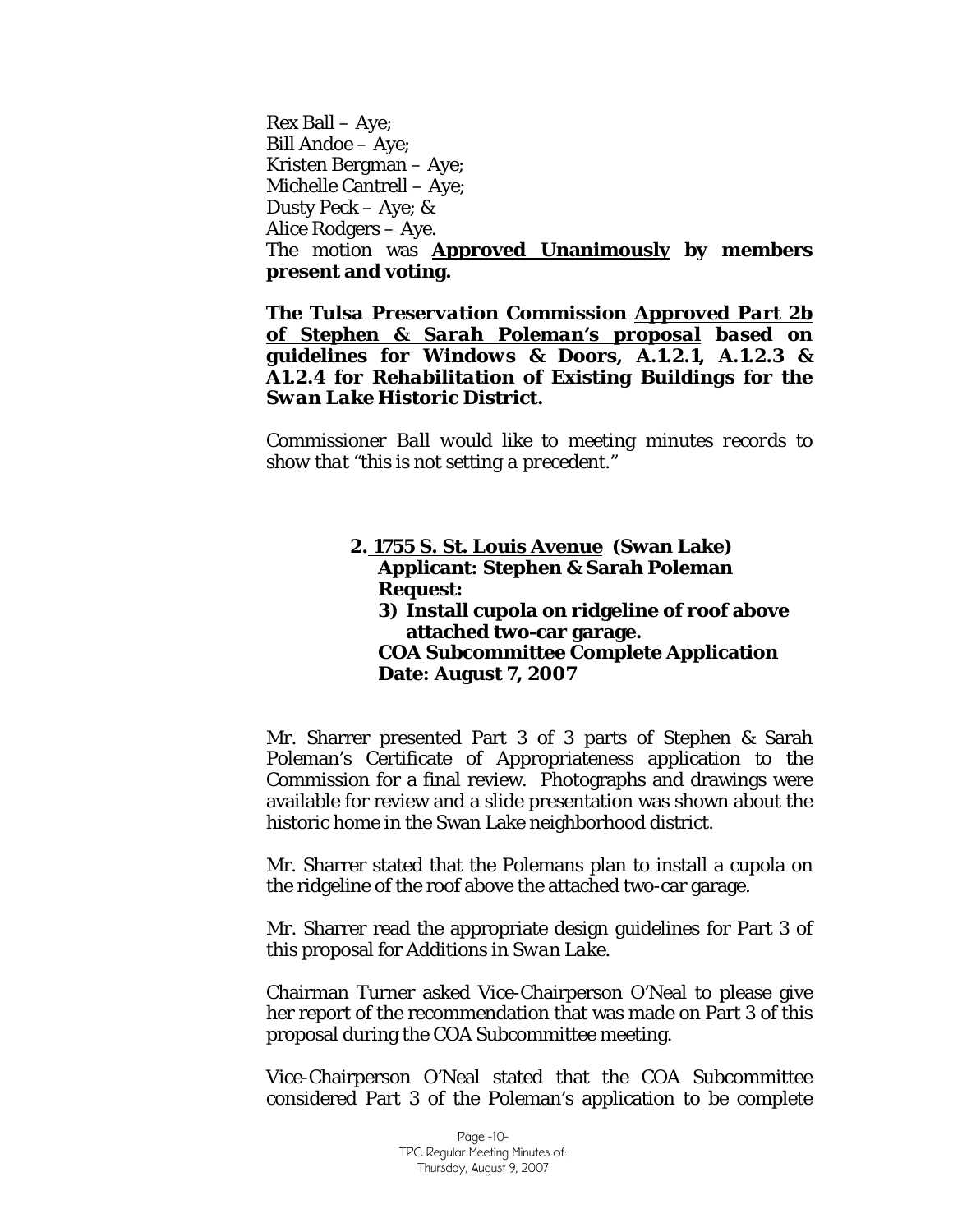after being reviewed at the August 7, 2007 meeting. She stated that the COA Subcommittee recommended by a unanimous vote to approve Part 3 of the Poleman's proposal for *Additions* in the Swan Lake Historic District based on the appropriate guidelines.

Chairman Turner opened the floor to the Commission for a motion to be made. Vice-Chairperson O'Neal made a motion to support the COA Subcommittee's recommendation to approve Part 3 of the Poleman's application with the following conditions:

> $\pm$  That the applicants have the option to use a cupola matching the design submitted with the addition of a weather vane in lieu of the simple pointed rod.

Commissioner Townsend seconded.

Chairman Turner opened the floor to the Commission for discussion, comments and/or for any questions it may have. Hearing none, Chairman Turner asked Mrs. Warrior to please call roll.

# **Roll Call Vote to Approve Part 3 of Stephen & Sarah Poleman's application w/conditions:**

Chairman Turner – Aye; Vice-Chairperson O'Neal – Aye; Secretary Smallwood – Aye; Herb Fritz – Aye; Charles Gilmore – Aye; Mary Lee Townsend – Aye; Rex Ball – Aye; Bill Andoe – Aye; Kristen Bergman – Aye; Michelle Cantrell – Aye; Dusty Peck – Aye; & Alice Rodgers – Aye. The motion was **Approved Unanimously by members present and voting.** 

*The Tulsa Preservation Commission Approved Part 3 of Stephen & Sarah Poleman's proposal based on guidelines for Roofs, B1.3.1 for Additions to Existing Structures for the Swan Lake Historic District.*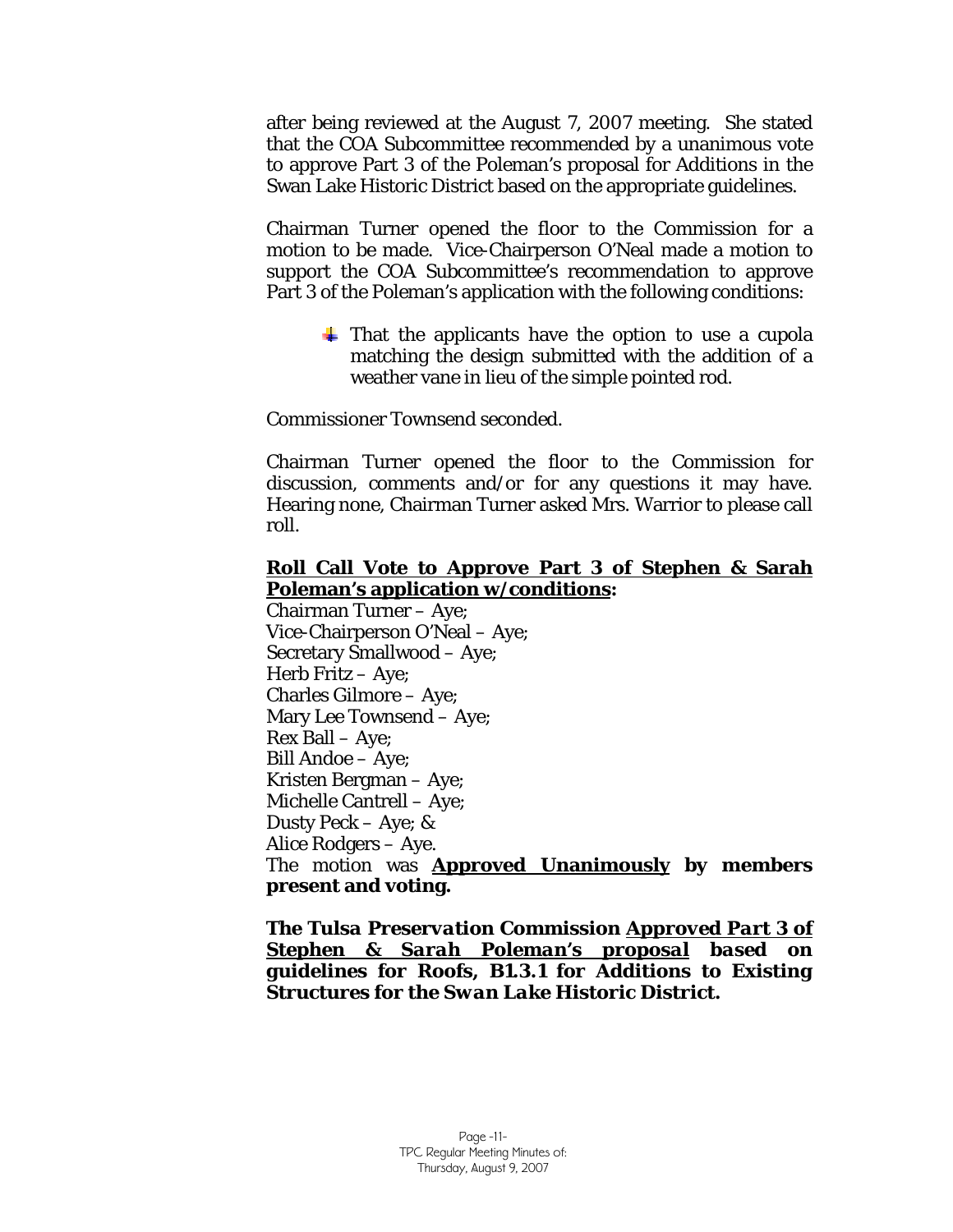**3. 1603 S. Rockford Avenue (Swan Lake) Applicant: Wes Byrd Request: Add porch column to west side of front porch and railing to west and north sides of front porch. New column will match existing columns in width, detailing and materials. Railing will be constructed of wood according to plans submitted. COA Subcommittee Complete Application Date: August 7, 2007** 

Mr. Sharrer presented Wes Byrd's Certificate of Appropriateness application to the Commission for a final review. Photographs and drawings were available for review and a slide presentation was shown about the historic home in the Swan Lake neighborhood district.

Mr. Sharrer stated that Mr. Byrd plans to add a porch column to the west side of the front porch and railing that is located on the west and north sides of front porch. He stated that Mr. Byrd also plans to install a new column that will match the existing columns in width, detailing and materials. Mr. Sharrer added that the railing will be constructed of wood.

Mr. Sharrer read the appropriate design guidelines on this proposal for *Rehabilitation in Swan Lake.* 

Chairman Turner asked Vice-Chairperson O'Neal to please give her report of the recommendation that was made on this proposal during the COA Subcommittee meeting.

Vice-Chairperson O'Neal stated that the COA Subcommittee considered Mr. Byrd's application to be complete after being reviewed at the August 7, 2007 meeting. She stated that the COA Subcommittee recommended by a unanimous vote to approve Mr. Byrd's proposal for *Rehabilitation* in the Swan Lake Historic District based on the appropriate guidelines.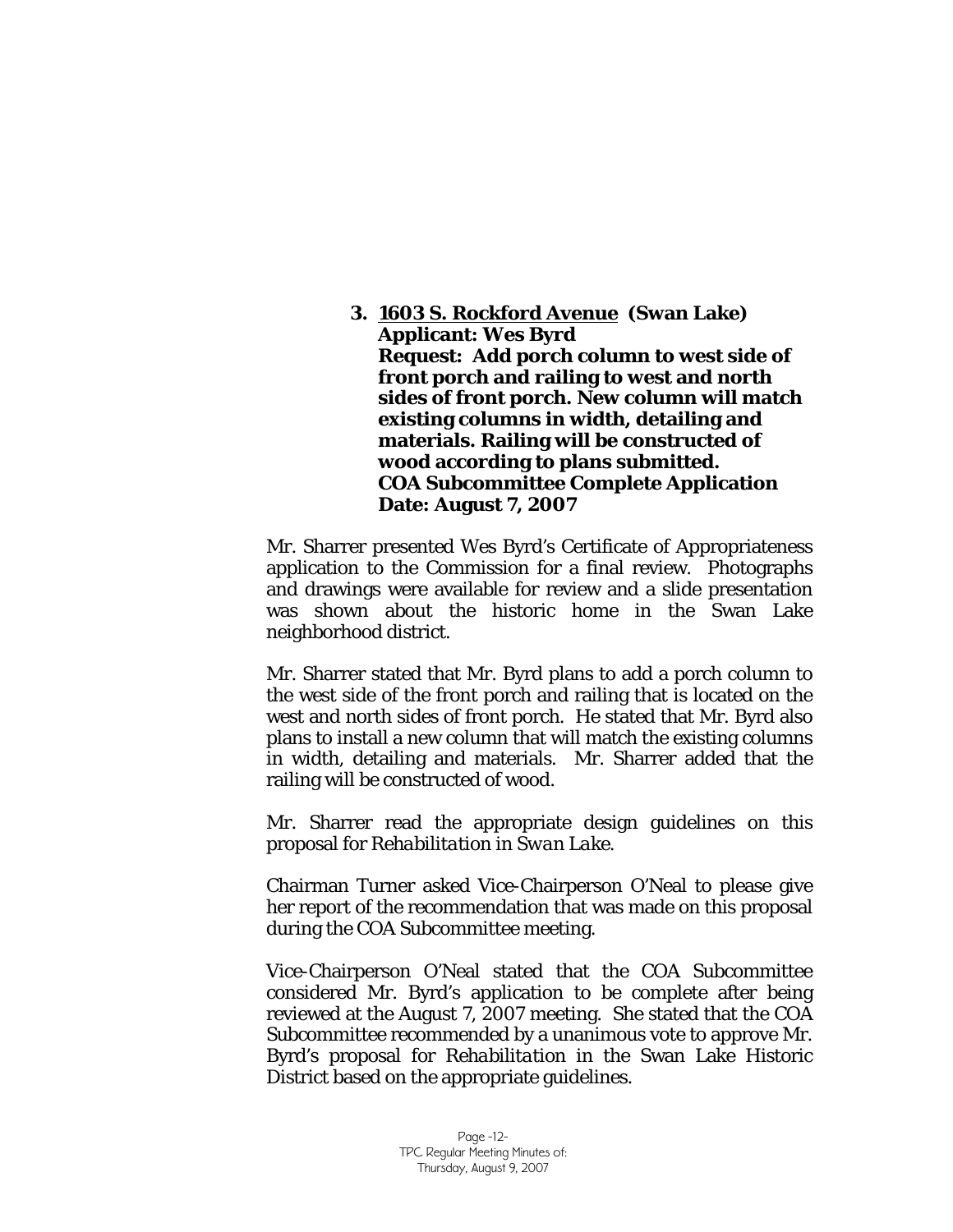Chairman Turner opened the floor to the Commission for a motion to be made. Vice-Chairperson O'Neal made a motion to support the COA Subcommittee's recommendation to approve Mr. Byrd's application as presented. Commissioner Ball seconded.

Chairman Turner opened the floor to the Commission for discussion, comments and/or for any questions it may have. Hearing none, Chairman Turner asked Mrs. Warrior to please call roll.

#### **Roll Call Vote to Approve Wes Byrd's application w/o conditions:**

Chairman Turner – Aye; Vice-Chairperson O'Neal – Aye; Secretary Smallwood – Aye; Herb Fritz – Aye; Charles Gilmore – Aye; Mary Lee Townsend – Aye; Rex Ball – Aye; Bill Andoe – Aye; Kristen Bergman – Aye; Michelle Cantrell – Aye; Dusty Peck – Aye; & Alice Rodgers – Aye. The motion was **Approved Unanimously by members present and voting.** 

*The Tulsa Preservation Commission Approved Wes Byrd's proposal based on guidelines for General Requirements, A.1.0.1, A.1.0.2; and for Porches, Decks and Patios, A1.4.1 & A1.4.2 for Rehabilitation of Existing Buildings for the Swan Lake Historic District.* 

#### **b. Rules & Regulations Committee**

Committee Chairman, Charles Gilmore reported that the Rules & Regulations Committee will be meeting on Wednesday, August 15, 2007 at 3:00 p.m., at the Hartford Building. He asked the committee members to please try to make every effort to attend.

#### **c. Program Planning & Neighborhood Conservation** –

Outreach Committee member, Kristen Bergman distributed a 2 page report about Tulsa Preservation Commission's goal and key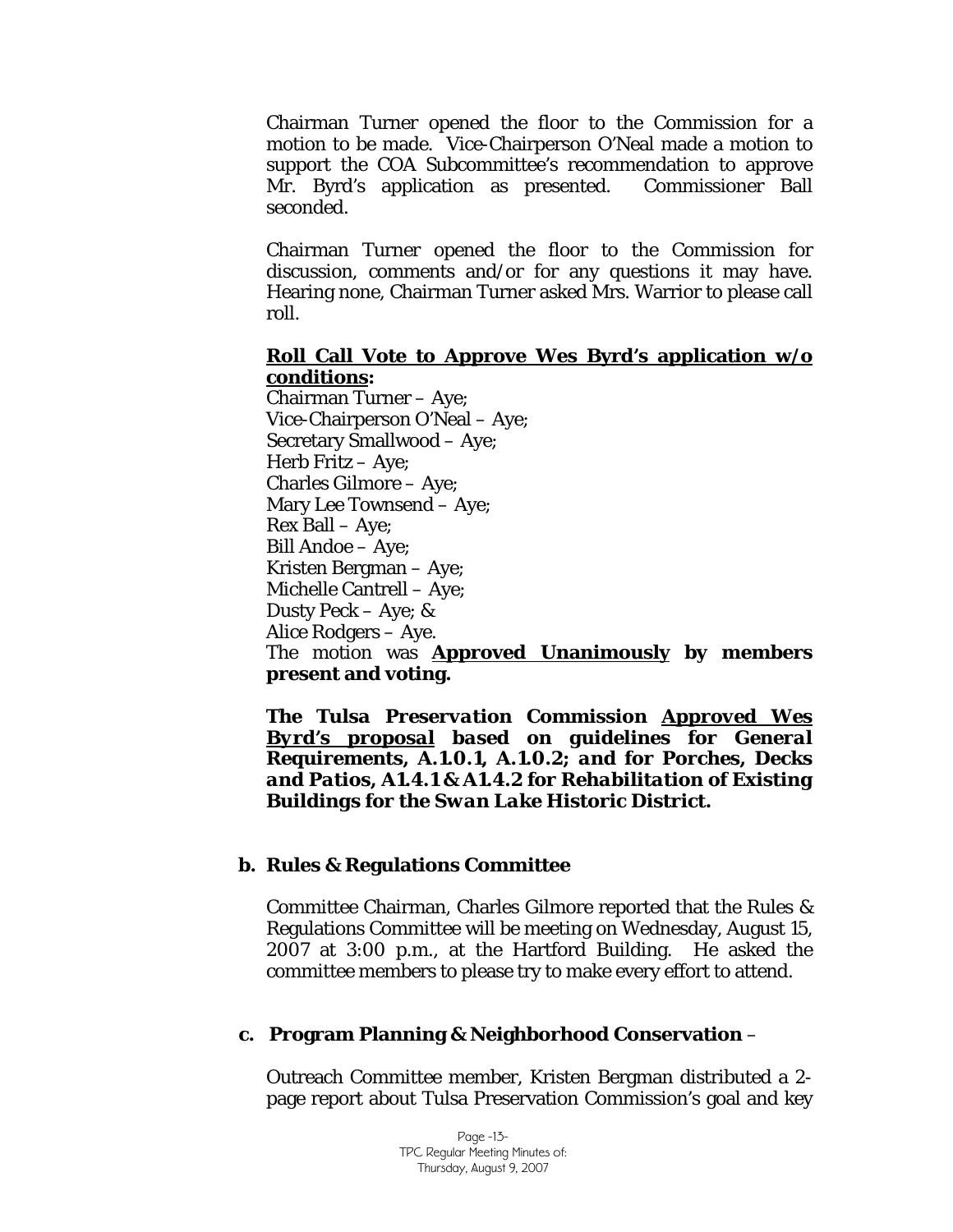messages. She asked the Commission to please review the report; and to email Ms. DeCort if anyone wanted to make some changes to the report.

Outreach Committee Chairman, Rex Ball asked Vice Chairperson O'Neal for permission to work directly with our attorney, Kurt Ackermann on the preparation of the Resolution. Vice Chairperson O'Neal granted Commissioner Ball his request.

# **4. Staff Report**

# **1. TCC College for Young Scholars Architecture Class**

Ms. DeCort reported that she and Mr. Sharrer gave a two-hour presentation at Tulsa Community College for young scholars on July 17, 2007. She stated that the presentation was presented to (13) thirteen young scholars who were all boys, ages 11 and 12 years old from the Architecture Class for the gifted. Ms. DeCort stated that they had a nice time; and that the boys had great questions.

# **2. State Historic Preservation Review Committee 7/19 meeting;**

Ms. DeCort reported that the State Historic Preservation Review Committee unanimously approved the four (4) districts and Will Rogers High School Nominations on July 19, 2007.

## **3. Historic Resource Guide progress report**

Ms. DeCort reported that a draft of the Historic Resource Guide was delivered to the State Historic Preservation Office (SHPO) on July 19, 2007.

## **4. Cataloging Project**

Ms. DeCort reported that the cataloging project is continuing to process, sort, and organize photos including Will Rogers High School, Maple Ridge photos (1999), and Lortondale survey photos.

## **5. Streamline Art Deco Nominations status**

Ms. DeCort reported that (4) four buildings are in the process of being reviewed by SHPO for Streamline Art Deco Nominations. She stated that the (4) buildings are:

- $\qquad$  **The City Veterinary Clinic;**
- $\text{$  **Tulsa Monument Company;**
- $\overline{\phantom{a}}$  Hawks Dairy; &
- $\blacksquare$  The Mayo Motor Inn.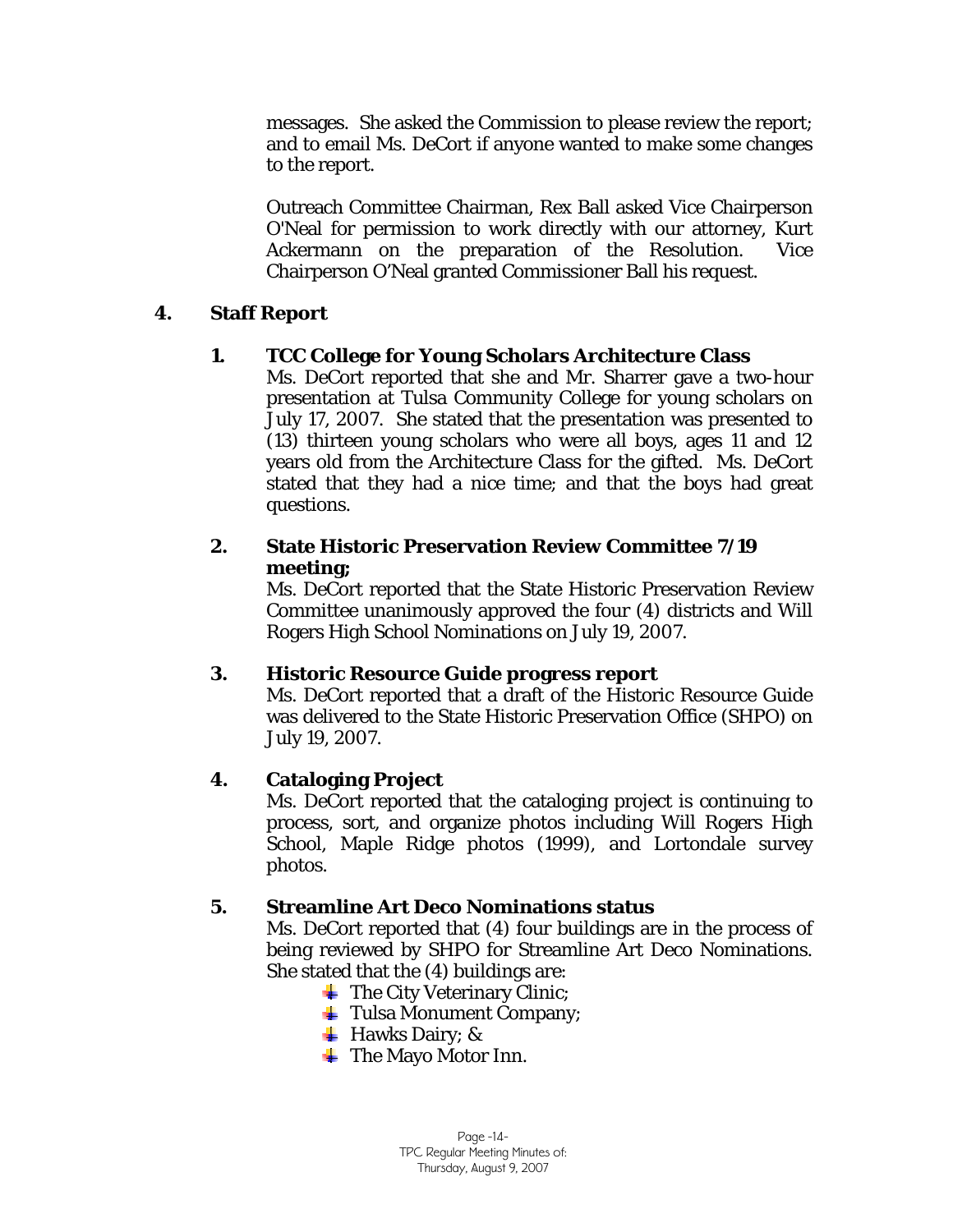Ms. DeCort reported that a consultant has begun work; property owners have been notified; the product should be finished by September, 2007; and that SHPO will review the (4) four nominations by the end of the year.

# **6. Ranch Acres National Register Nomination progress**

Ms. DeCort reported that the consultant has completed a draft and the photography on Ranch Acres. She stated that the draft and photography work has been given to her and to SHPO for review. Ms. DeCort stated that they expect to have the finished product by September or October, 2007.

# **7. Preserve America progress report**

Ms. DeCort reported that they are working through the application process for Preserve America; and that they are soliciting letters of recommendation and a Mayor's Office resolution.

# **8. Will Rogers High School**

Ms. DeCort reported that a Will Rogers staff member asked her to write them a letter stating that the building is historic, so that they may use the existing building code's historic structures provisions.

# **9. Various contracts, applications, amendments, etc.**

Ms. DeCort reported that she has been revising and updating various contracts, applications and amendments. To name a few:

- $\ddot{\bullet}$  2006 application updated;
- $\frac{1}{2006}$  contract revised;
- $\leftarrow$  2007 application completed;
- $\frac{1}{2007}$  budget revision in process new funds; &
- Upcoming Mt. Zion Church.

## **5. Chair Report**

Chairman Turner did not have any information to report.

**6. Absence Report** 

None.

## **7. Communications**

David Breed, Liaison for Southwest Tulsa Historic Society stated that they're reached a point where the steam locomotive will be moved on Route 66 site. He stated they have already purchased the property where the steam locomotive will be moved to.

## **8. New Business**

Commissioner Ball announced that the Downtown Survey has been in question as to when the survey will be conducted. He stated that they're

> Page -15- TPC Regular Meeting Minutes of: Thursday, August 9, 2007